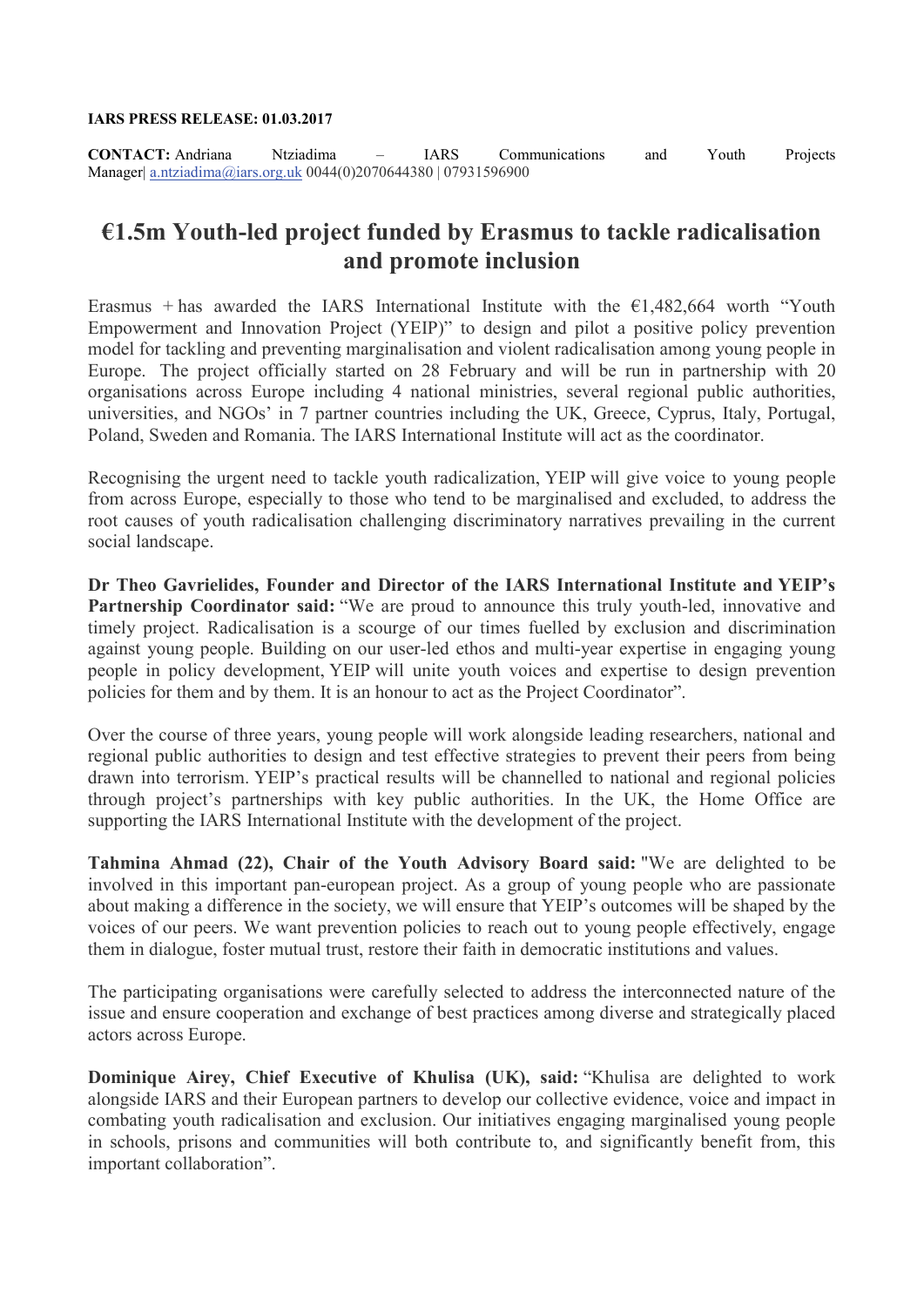**Pedro Costa, Camara Municipal de Oliveira de Azemeis (Portugal), said**: "We look forward to working in this timely and much needed European project. Sharing experiences, learning new approaches to tackle similar problems, co-creating coordinated strategies and optimizing current practices are unquestionable benefits to be gained from our involvement in this innovative initiative".

Representatives of the Home Office and the International Institute will attend a kick off meeting on 23-24 March in Brussels, Belgium organised by the EC. In April, the IARS International Institute will host in London the first transnational meeting to kick off the implementation phase of the project.

# **Ends**

**\_\_\_\_\_\_\_\_\_\_\_\_\_\_\_\_\_**

**For more information: Contact Andriana Ntziadima – IARS Communications and Youth Projects Manager, [a.ntziadima@iars.org.uk,](mailto:a.ntziadima@iars.org.uk) 0044(0)2070644380 Direct Mobile: 07931596900 Notes to Editors**

YEIP is developed in response to the Call for proposals EACEA No 34/2015 Key Action 3: Support for policy reform - Initiatives for policy innovation – [European policy experimentations in the fields of Education, Training and Youth led by high-level public authorities]. The project is cofunded under Erasmus+ Grant Agreement  $N^{\circ}$  2016-2927 /9. More information about the project can be found [here.](http://www.iars.org.uk/content/youth-empowerment-and-innovation-project-yeip)

### **YEIP is co-delivered with:**

**Public Authorities:** UK: The Home Office, Greece: Ministry of Environment, Energy and Climate Change, Common Benefit Enterprise for Services of Neapolis Sykies, Cyprus: Municipality of Engomi, Italy: Regione Ligura, Portugal: Camara Municipal de Oliveira de Azemeis, Poland: Miasto Stoleczne Warszawa, Sweden: Lansstyrelsen I Kalmar Ian, Romania: National Council for Combating Discrimination, Ministry of Education, Research, Youth and Sports.

**Researchers:** Greece: Family and Child Care Center, Cyprus: Centre for Advancement of Research and Development in Education, Italy: Anziani e non solo, Portugal: Inovamais, Poland: Stowarzyszenie Interwencji Prawnej, Sweden Linne Universitetet, Romania Fundatia Schottener Servicii Sociale, Khulisa, Buckinghamshire New University

#### **[About The IARS International Institute](http://www.iars.org.uk/)**

**[The IARS International Institute](http://www.iars.org.uk/)** is user-led and user-focused charity with a mission **to give everyone a chance to forge a safer, fairer and more inclusive society**. Over the last 10 years, the Institute has been providing world-class and cutting-edge educational, research, policy and networking services of local, national and international significance. We are focused on empowering the most marginalised communities through direct service delivery, while enabling organizations to achieve, measure and improve their social impact. IARS is an international expert **in criminal justice, restorative justice, human rights** and**inclusion citizenship, public service** and **user-led research**. To find out more about the IARS International Institute please follow the link [www.iars.org.uk](http://www.iars.org.uk/)

# **Contact details:**